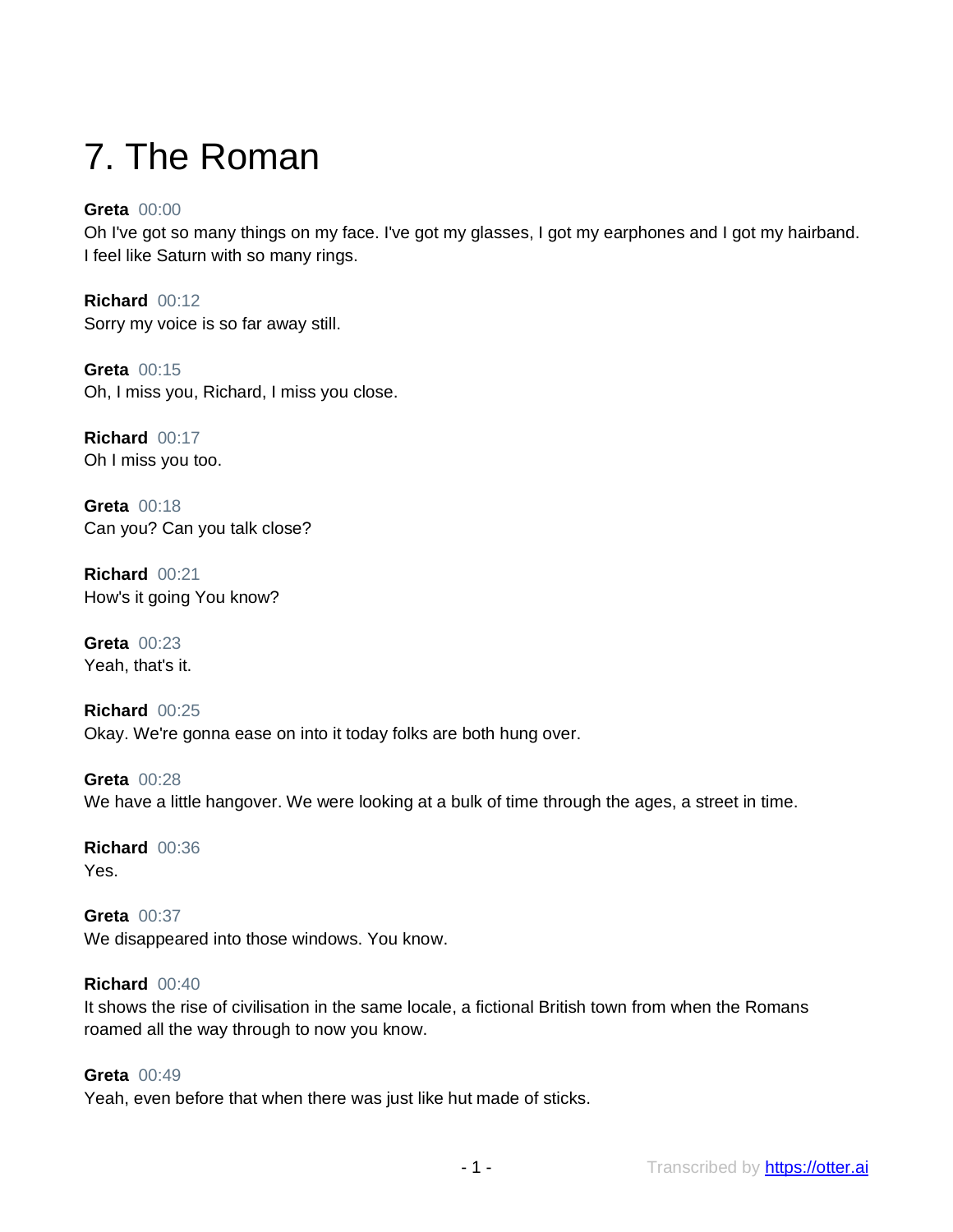## **Richard** 00:54

And so they're all like dioramas, cutaways of the buildings, you can see what's going on inside, they showed a Roman toilet, you know, cut away the wall. There's two dudes in there. Having a group shit, you know, and just having a great old chat.

#### **Greta** 01:07

With his legs crossed, you know.

**Richard** 01:09 Yeah.

**Greta** 01:09 Shitting with your legs crossed.

**Richard** 01:10 I mean.

**Greta** 01:11 That's etiquette.

## **Richard** 01:12

That is class. I mean, folks, since I saw this picture, I've been trying it, you feel like a businessman, like a refined sort of Pierce Brosnan kind of, you know, crossing your legs and having a shit, reading a magazine.

**Greta** 01:26 Try, you know.

**Richard** 01:27 Yeah, try it.

**Greta** 01:28 Something everyone should try once. It feels- you can feel like you're in a cafe.

**Richard** 01:33 Yeah.

**Greta** 01:34 Taking a shit in a cafe.

**Richard** 01:36 That's freedom.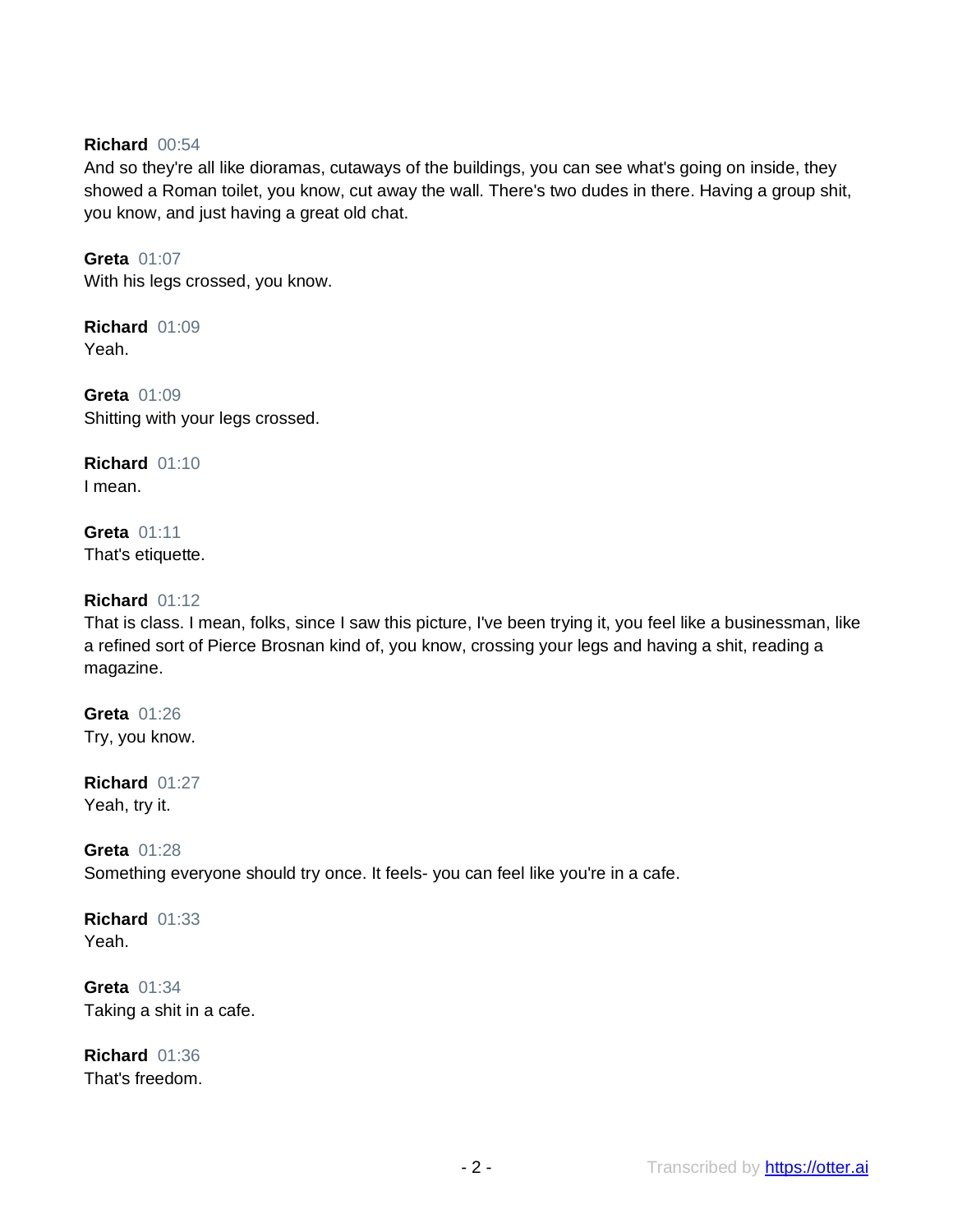### 01:39

[Musical Intro](Both singing) Richard and Greta, gonna make your life better today.

## **Richard** 01:48

So, you know.

#### **Greta** 01:49 So.

## **Richard** 01:50

We went for a walk today. Having a quiet time. I was having a nice time and cutting through the silence comes Greta, "It's fucking shit, isn't it?". There I am listening to the birds chirp.

## **Greta** 02:01

Yeah, I don't know. I felt angry with it, it was so grey.

## **Richard** 02:05

Yeah. And the people were grey. I remember you saying that. You were like "Oh god, the fucking, the sky is grey. The people are great. Dogs are grey"

## **Greta** 02:12

Everything was like pavement coloured. Richard hasn't had his glasses on. I think that's why he thought it was nice in the park. Because I'm here to tell you, shitty day in the park.

## **Richard** 02:22

Yeah, everything's soft to my eyes now.

## **Greta** 02:25

Every birds are fucking parakeet, you know, unless you can see it.

#### 02:29

[Short Musical Intermission](Both Singing)Yeah I know.

## **Richard** 02:30

All right. Shall we get onto these questions and things?

## **Greta** 02:32

Yeah. Let's remember, we're here to get the most out of our partners?

#### **Richard** 02:36 Yes. Yes.

**Greta** 02:38 I got a lot out of Richard. You know.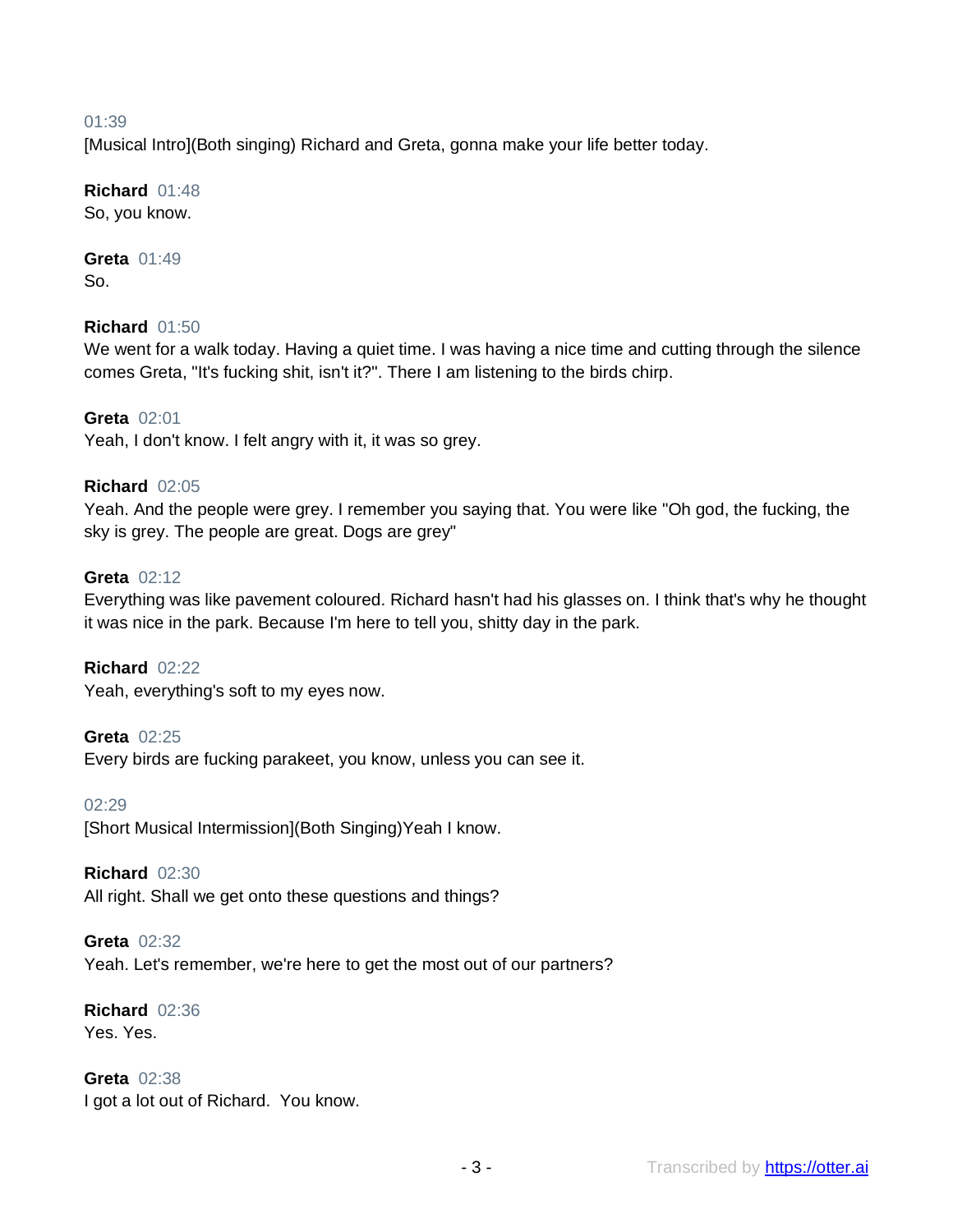**Richard** 02:41

Yeah. Sorry. I cut you off there. Yeah, I got a lot out of Greta this week, too. I want to hear what you were saying though.

**Greta** 02:48 Oh, no, I want you to cut me off, you know.

**Richard** 02:51 Cutting ourselves off of the sip of the old beer right now.

**Greta** 02:54 That's tasty.

**Richard** 02:55 So refreshing.

**Greta** 02:57 That's a good drink, beer, isn't it? Okay, so listener questions.

## **Richard** 03:03

This comes from Denise Grant. She writes, "Dear Greta, I have been suffering from nightmares and terrors for nigh on 20 years..."

**Greta** 03:18 Oh, no, that's awful.

**Richard** 03:20 "Greta"

**Greta** 03:21 Yes.

## **Richard** 03:21

"You seem like such a healing woman, a natural healer, an Earth Mother. Do you have any suggestions as to what the best thing to do would be to calm my nerves when waking from a night fright"

### **Greta** 03:37

What I say is you put your hand on your pussy, and it's a very safe, grounding, feeling. Just take your right hand and cup it and tell yourself, "I have a vagina. It's gonna look after me"

#### **Richard** 03:52

Just to even the playing field out here a little bit, if there's some male listeners who don't have pussies to cup, what do those dudes do?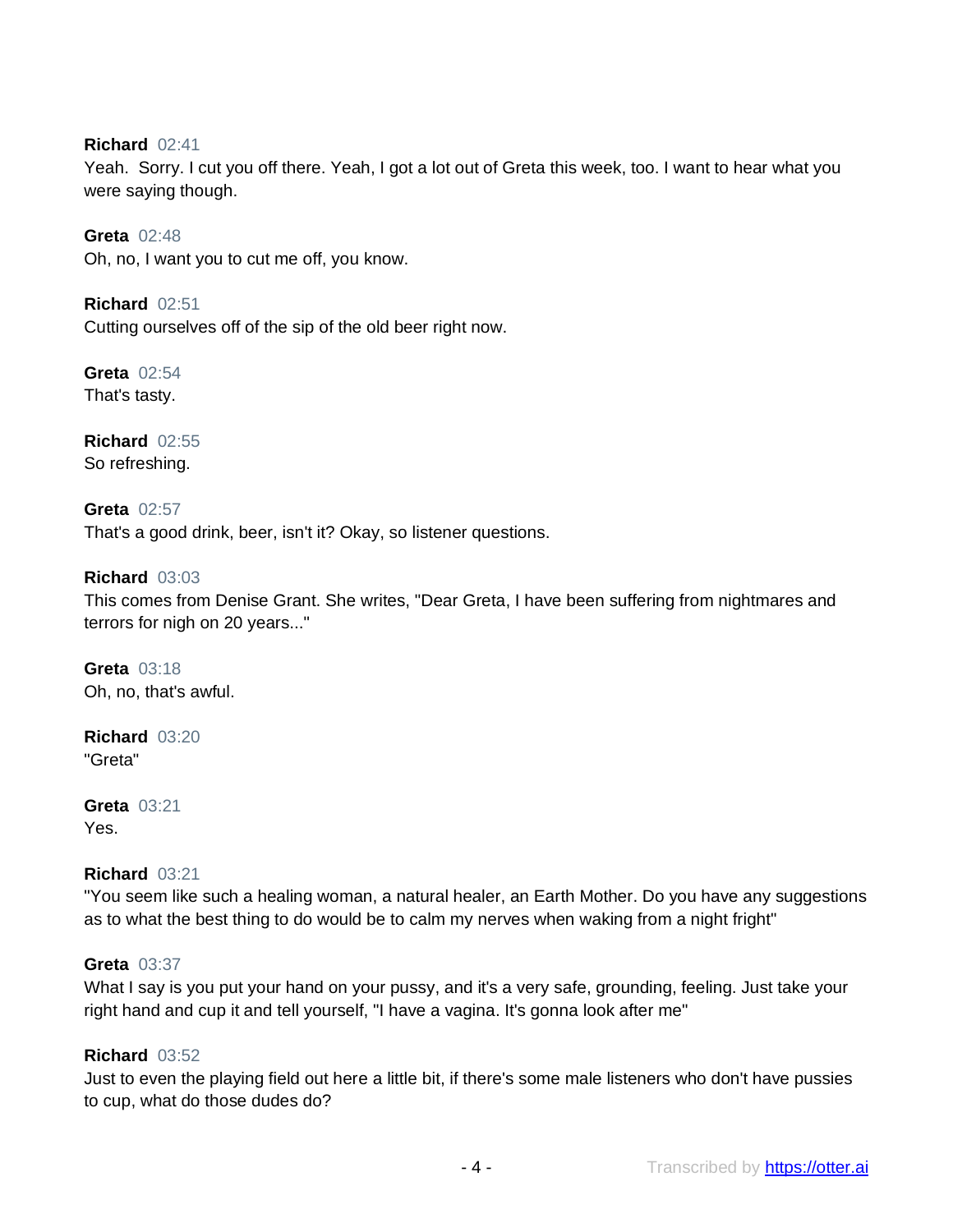## **Greta** 04:04

I would say if you're a man, find a pussy to cup and go back to sleep, nice.

### **Richard** 04:09

Great advice. You know, it's nice to know that is the advice because every time I wake up, I'll have a dream of you know, my teeth are made out of millipedes or whatever. And then, you know, you ask yourself, why do I need to catch that horse and he can't find him and then he's behind you. Every time I wake out of that I, you know, I reach for Greta's pussy, and it really does call my nerves.

#### **Greta** 04:31

Unless I had a nightmare you know and then.

#### **Richard** 04:33

Yeah, that's been awkward. Gonna bump into it and your hands already there and I go, "oh.. sorry, can you let me know when you're done because I'm freaking out?"

#### **Greta** 04:44

Richards it's interesting because my question relates. This question is from Dan Mark. Okay. He wants to know, does Greta talk in her sleep? And if so, what is the thing you most hope to hear?

#### **Richard** 04:59

Oh, okay. It seems like such a, like a fantasy for a moron a little bit, you know that you'd be like, oh, she's stirring. She's stirring. I wonder if she'll say, "oh, Richard's a great chef, and he's a fine masseur".

#### **Greta** 05:13

Exactly, you know, Richard's a busy guy Dan, and he needs to sleep at night. He's not gonna sit around waiting with a notepad, you know?

## **Richard** 05:21

You'll notice I didn't really slow it down. I just lowered the pitch. You know, that must be my problem. This comes from, allegedly, I say allegedly because I don't quite believe this surname, but this comes from Lynn Edamame. You know. But she does talk in her sleep to answer part one of that two parter, she does talk in her sleep. And, you know, she has said things like, [unintelligible] you know, and that you won't be able to understand these. I've tried to record them and slow them down. You know, I didn't bring the tape with me. So I'll just kind of try to emulate it for you, you know, [unintelligible], you slow it down, [unintelligible], [unintelligible but lower in pitch].

**Greta** 05:58 I'm hungry. Richard.

## **Richard** 05:59

Must be that Edamame is talking to your ears. You know.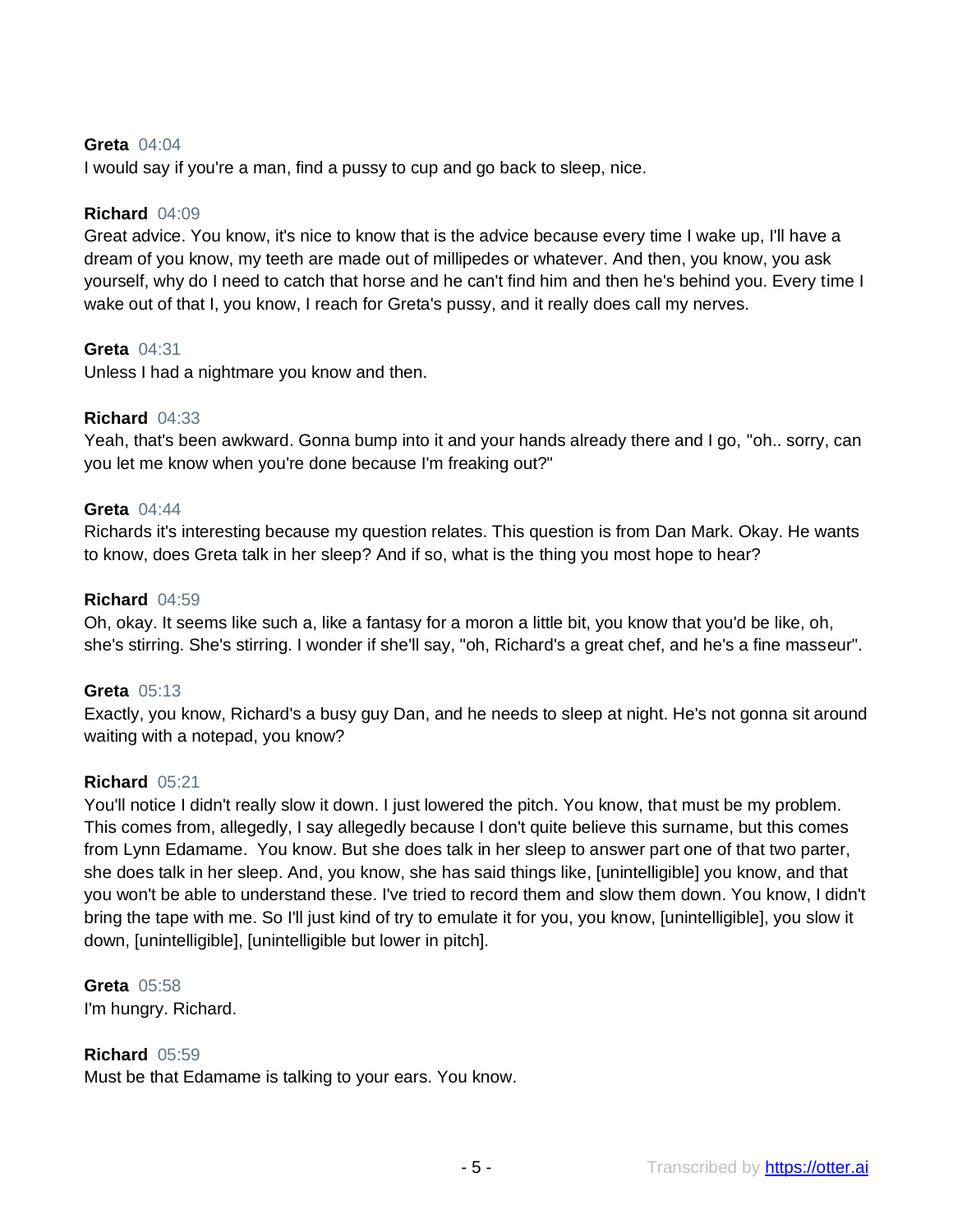**Greta** 06:01 Think so.

#### **Richard** 06:02

Lynn says "I have long been an animal lover. I find them spiritually grounding. Which animal do you find most inspiring?"

## **Greta** 06:13

The cow, the bovine beast who stands firm in the field with a fat udder of milk, and a hoof so dainty, and you can just feel the steam coming out of their nostrils, those big doughy eyes you know. That noise they make the "mooo". It's so yoga. Their shit smells nice. I like cracking it open when it's crusty and seeing that spinach puree beneath

**Richard** 06:39

Oh God.

## **Greta** 06:40

I do like the way they chew slowly and calm. I found them grounding, they're not gonna attack you, not often. And, oh to be in a field of cows you know.

**Richard** 06:54 I am kind of stuck in the cracking the shit open thing.

**Greta** 06:57 Oh, I'm sorry, I went to shit again. This episode has a theme, you know.

**Richard** 07:01 Going to shit.

**Greta** 07:02 I gotta lean into it. You know,

**Richard** 07:04 Cracking open a cow pie. You know?

**Greta** 07:06 You know it's eats and shits at the same time. It doesn't bat an eyelid not one doughy eyelid bat.

## **Richard** 07:11

Riddle me this. You know, have you ever had the urge, are you ever kind of hungry and you think I gotta go to the bathroom, but I'm in a rush, you know. Yeah. Oh, so you eating on the can? I mean maybe you have.

**Greta** 07:23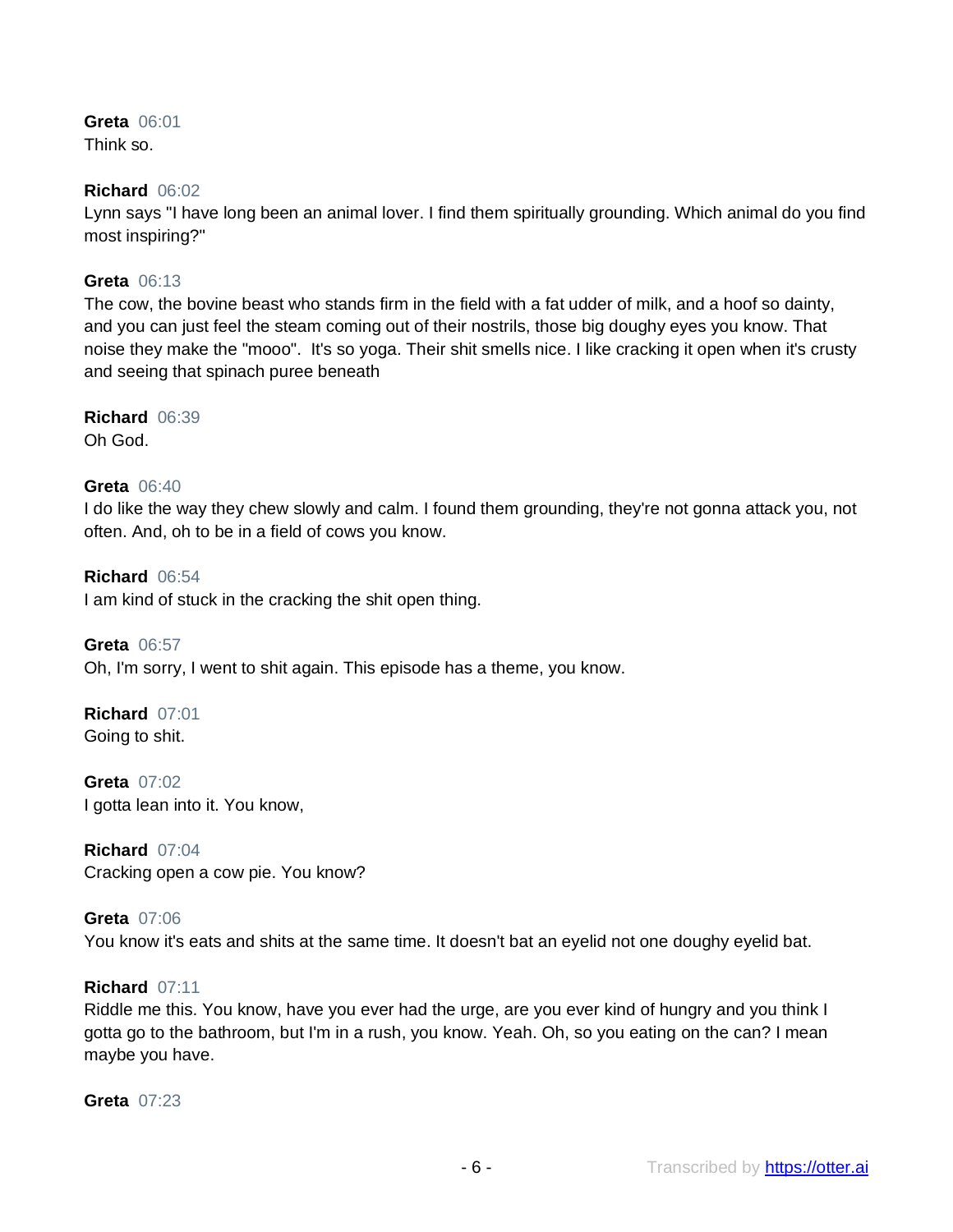I think I probably have eaten on the can, yeah.

**Richard** 07:25 Really?

**Greta** 07:26 Yeah, probably have.

**Richard** 07:27 Yeah.

**Greta** 07:27 Like something like a croissant or something you can just take with you. I've had of croissant on the can.

**Richard** 07:33 Oh, man. Getting the whole cycle at once, you know.

**Greta** 07:36 Legs crossed up across and a latte? I don't know.

**Richard** 07:40 Fuckin' high class living, high class living.

**Greta** 07:44 So for me, it's a cow. Richard, I throw the question to you.

**Richard** 07:47 Okay, yeah. What animal do I find most inspiring? You know? Like.

**Greta** 07:56 Can I be your animal?

**Richard** 07:58 Yes, Greta. You're the most inspiring animal.

**Greta** 08:01 Thank you. Sorry, I had to feed that to him.

**Richard** 08:04 Yeah, got something to feed to you, you know what I mean?

**Greta** 08:07 Oh?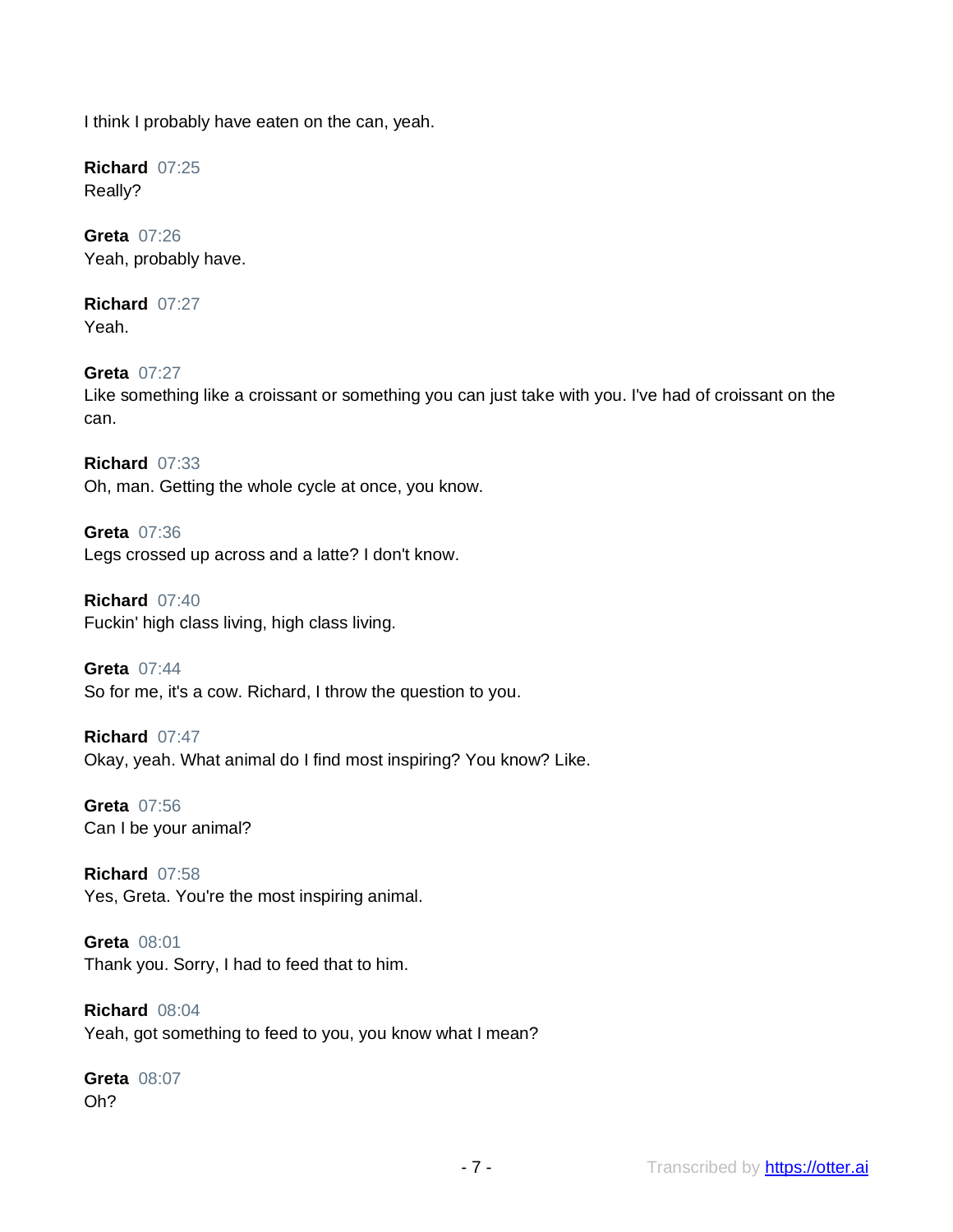## **Richard** 08:09

It's a croissant while you're on the can.

## 08:10

[Musical Intermission](Both Singing) You can't ride both horses to the rodeo.

## **Richard** 08:17

Okay, the most inspiring animal to me, is the winged bird.

## **Greta** 08:24

Tell me about the winged bird Richard.

**Richard** 08:26 God my mind is dirty. I'm hung over, I just, what it, what is it?

## **Greta** 08:30 It's funny, oh, go for it. You know.

## **Richard** 08:31

Why would I say this? You know, what I just pictured was myself hands and knees out on the heath, trow dropped you know, and a crow flying, and sticking like a dart straight into my pucker, you know, and then flapping and trying to escape and then making it out. You know. The winged bird you know, just hear a little [imitates crow sound], and you're like "what?", and you'd come out and be like, "I was trying to say, who turned out the lights?"

## **Greta** 08:48

Winged bird. I mean, you know, had that happened to the park today,I might not have been so depressed.

#### **Richard** 09:03

Yeah, that's a good cure for depression. You know, put a little bird seed in your butthole.

## **Greta** 09:07

(Singing) Put a little bird seed in your butthole.

## **Richard** 09:11

And, you know, bend on down and just wait for a crow to go plough on straight in.

## **Greta** 09:15

Straight in, beak is tapered, I don't think it would hurt too bad, provided his aim was true.

## 09:23

[Musical Intermission]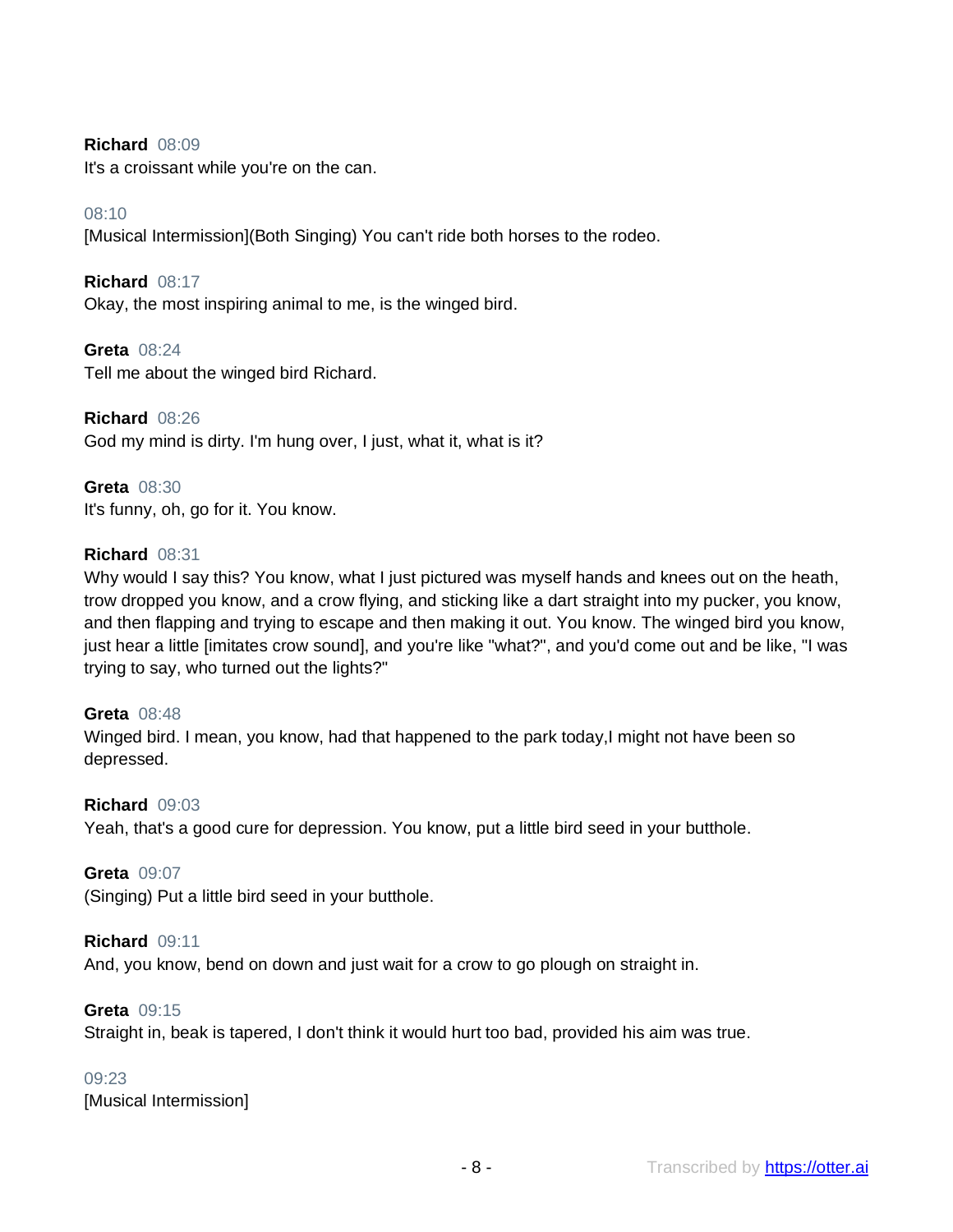**Greta** 09:23

Okay, shall we do some product reviews?

**Richard** 09:27

I think I need to review a beer. You know what I mean?

**Greta** 09:29 (singing) Make a little birdhouse in your soul. That's the song it reminds me of.

**Richard** 09:34 (singing) Put a little bird seed in your hole.

**Greta** 09:41 Okay, product review. Richard. I have one for you. Yes. Talk me through the cat carrier.

**Richard** 09:50 So I took the cat in to get its first vaccination

**Greta** 09:53 He's a kitty, he's a kitty. He's not a cat yet.

## **Richard** 09:55

He's a little kitten cat, you know? Oh, he's the cutest fucker you'll ever know. He's about the size of, if you put your two fists together and how you're supposed to put your two fists together, that's the size of your brain, he's the size of my brain, you know, and I put him in a cat carrier and I'm walking him up the road. He fucking unzips the thing and tries to go AWOL. So I give it one star.

**Greta** 10:17 You want to review your antidepressant, day four.

#### **Richard** 10:21

it's a real dream land. I feel like I've been tranquillised, you know, like, shot with a dart in the park, shot with a crow up the, up the bung.

**Greta** 10:29 Well, you know.

**Richard** 10:30

But I'm hoping for the best with these, you know.

#### **Greta** 10:32

I mean, there's a little side effect I've benefited from it's that, Richard's been rock hard ever since he started on these.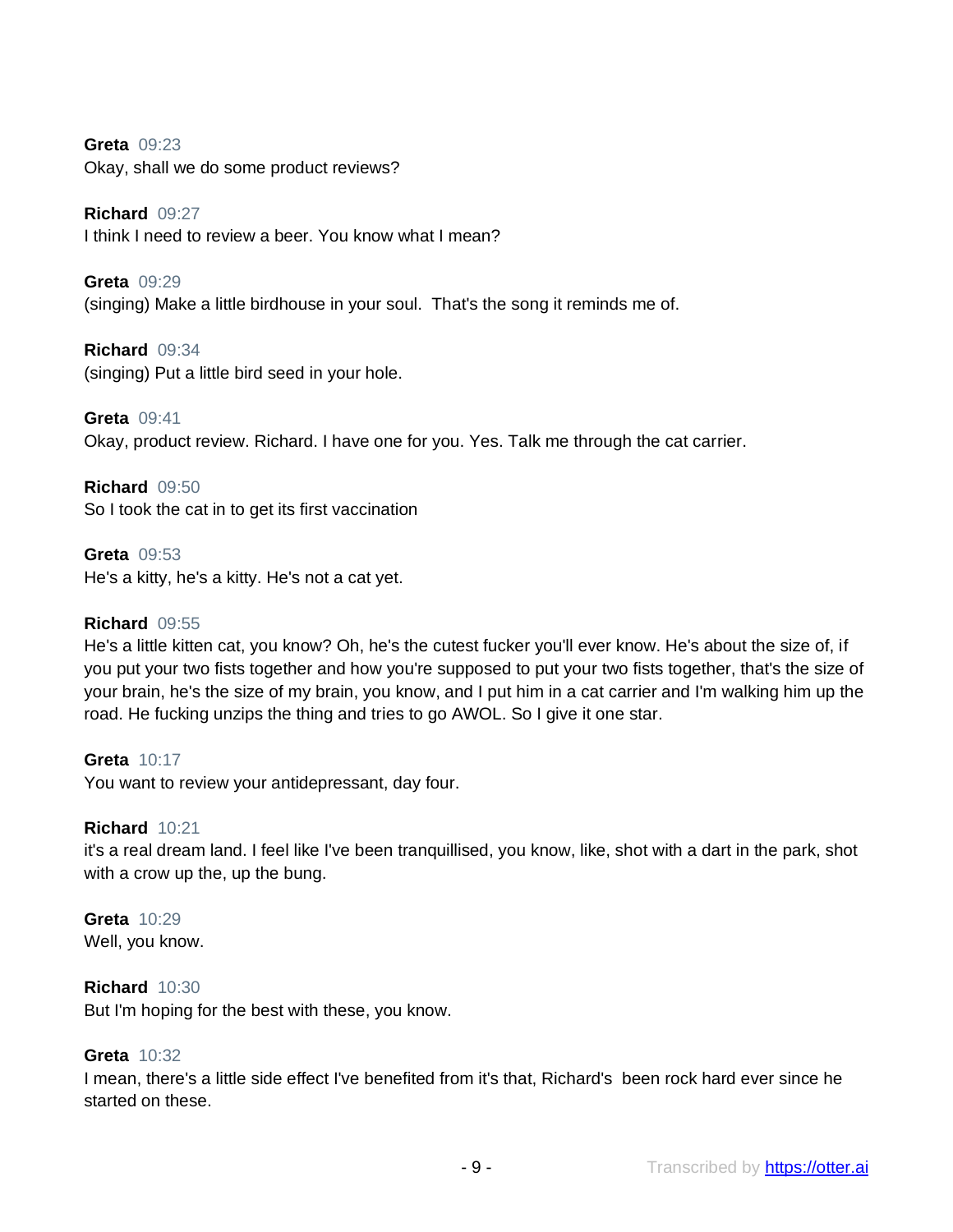**Richard** 10:41

I might have gotten the wrong pills.

## **Greta** 10:42

I think you know, because they warn you might take the opposite way. But no.

## **Richard** 10:47

Yeah.

**Greta** 10:48 Not Richard.

**Richard** 10:49 Not Richard.

**Greta** 10:50 24/7 boner.

## **Richard** 10:51

Fuckin been hard all day, Greta has just been riding me around like a fucking piece of playground equipment.

**Greta** 10:58 So?

**Richard** 11:00 Five stars and one never ending boner, you know what I mean?

11:03 [Musical Intermission and ad break]

**Greta** 11:27 Do you want to do with the surprise segment?

**Richard** 11:30 Yes.

**Greta** 11:31 I'm gonna take you on a guided meditation, find a comfortable position.

**Richard** 11:34 Oh my.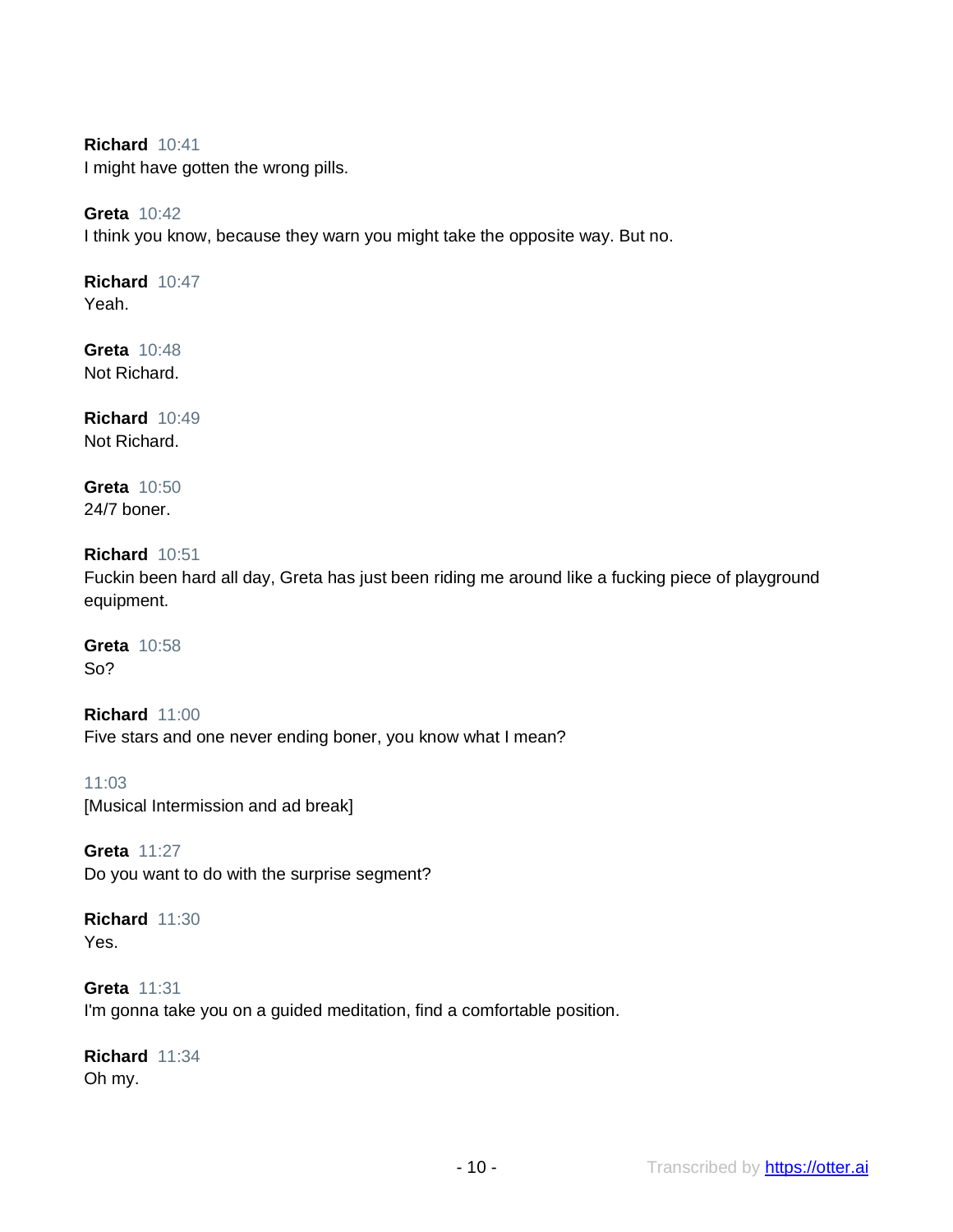## **Greta** 11:35

I want you to just feel yourself in the room right now. And then you can leave the room. And you can imagine yourself at the top of a large staircase that winds down and down. There are some large wooden doors and don't to open them and go into a high ceilinged room with books from ceiling to floor.

**Richard** 11:55 Yes.

**Greta** 11:56 Then you're going to take a book off one of those shelves.

**Richard** 11:59

Yes.

## **Greta** 11:59

And you're gonna see pictures of yourself from today. And from you know, a few years ago, going back from your childhood, and then you continue to flick the pages back to pictures you do not remember, of past times past lives in history. And I want you to stop on a page and I want you to tell me what you see.

#### **Richard** 12:23

Okay, I've stopped on a page and I'm in a castle, in the banquet hall. And there's a bunch of Friar Tuck fuckers in there. And they're balding. Got that shitty haircut. Whoever came up with this fashion can suck it you know what I mean? Those fuckers that have that round bald patch, you know, and he's got a little rope belt and they're around and they're passing bowls around, big bowls of different broths and they're saying nice things to each other like "Oh, brother, Francis, thank you for this", "Oh, you're very welcome, Brother.." you know "shitbag of goodwill". There's a few rolls of bread, scattered around the table. You know, and there's some like girl with a pearl earring, kind of ladies around that are just kind of have their mouths hanging open and you know, and they're just kind of tired of it all. You know, kind of milkmaid sort of fuckers in there over it?

#### **Greta** 13:26

If you lift your hand to your head is it bald? Are you one of them?

**Richard** 13:30 Oh shit... yes.

**Greta** 13:31 You're one of the friars.

**Richard** 13:33 I'm one of the friars, you know.

**Greta** 13:35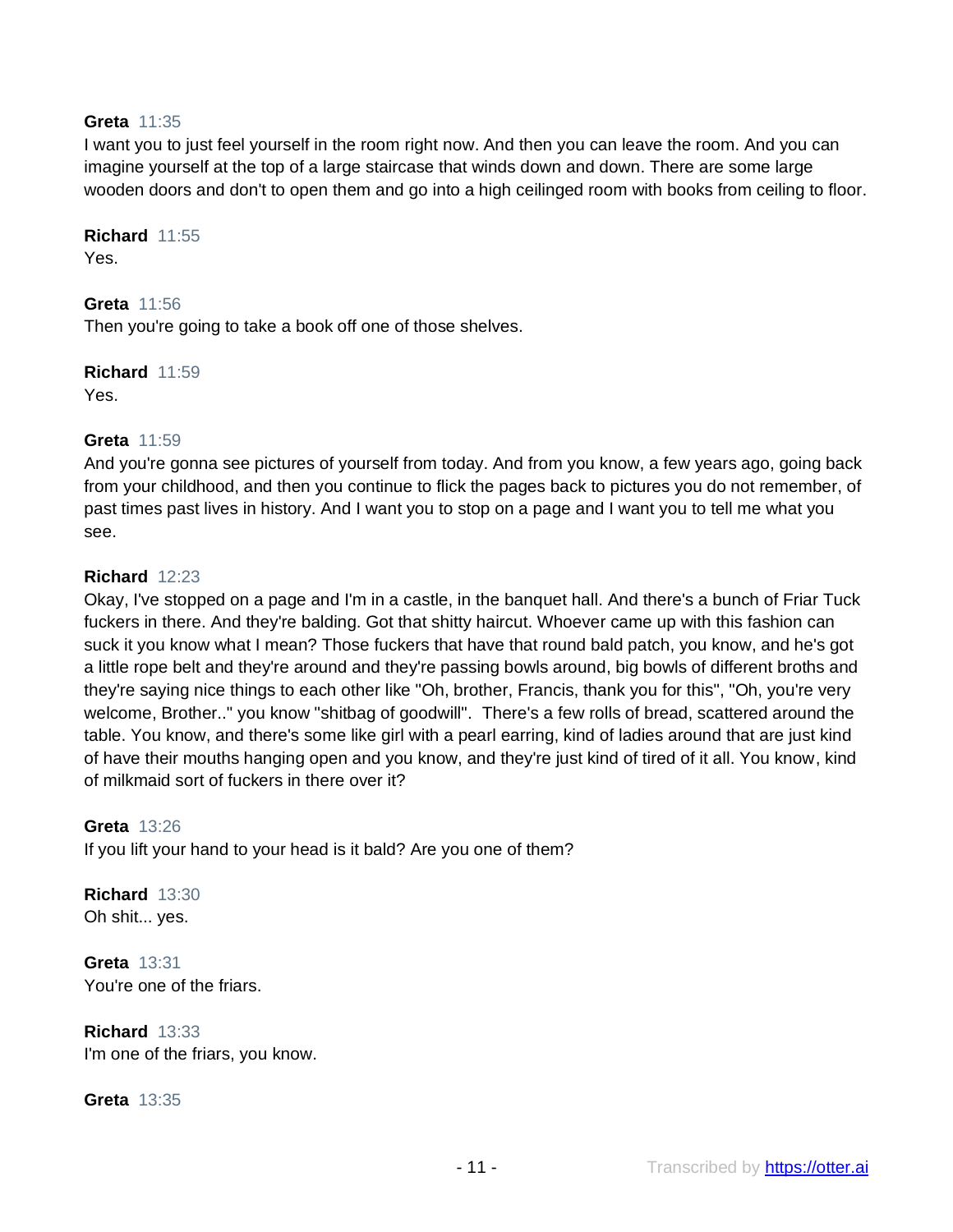Are you wearing trowel?

**Richard** 13:36 No I'm wearing one of those robes.

**Greta** 13:38 Oh.

**Richard** 13:39 And they all start chanting brother Richard make us a snake, bake us a cake, make us a snake, bake us a cake.

**Greta** 13:46 (Whispering) Make us a snake, bake us a cake.

## **Richard** 13:50

Just fuckin shit a long old stripe down the middle of the fuckin table. Just a big old, you know blackened, horrible Satan's log. I'm so sorry.

**Greta** 14:07 It's good.

**Richard** 14:08 Just sticking to the theme here.

## 14:11

(Both whispering)Make us a snake, bake us a cake.

## **Richard** 14:12

And all the fat friars get out their knives and they just section it, you know, and it's got like a swirl like one of those, you know, chocolate swirl cakes or you know those logs.

**Greta** 14:24 Oh, like a picky dogs tail.

## **Richard** 14:26

I guess so. They ate it. Got like a swirl of cream through it. And then just all taken sections and filling their cheeks. I'm just happy with the rosy cheeks. I hate it, they ate it. And they lift me on their shoulders. And I'm feeling self conscious trying to cover my, you know, I can't go on it's getting worse.

**Greta** 14:49 Cover your what?

**Richard** 14:50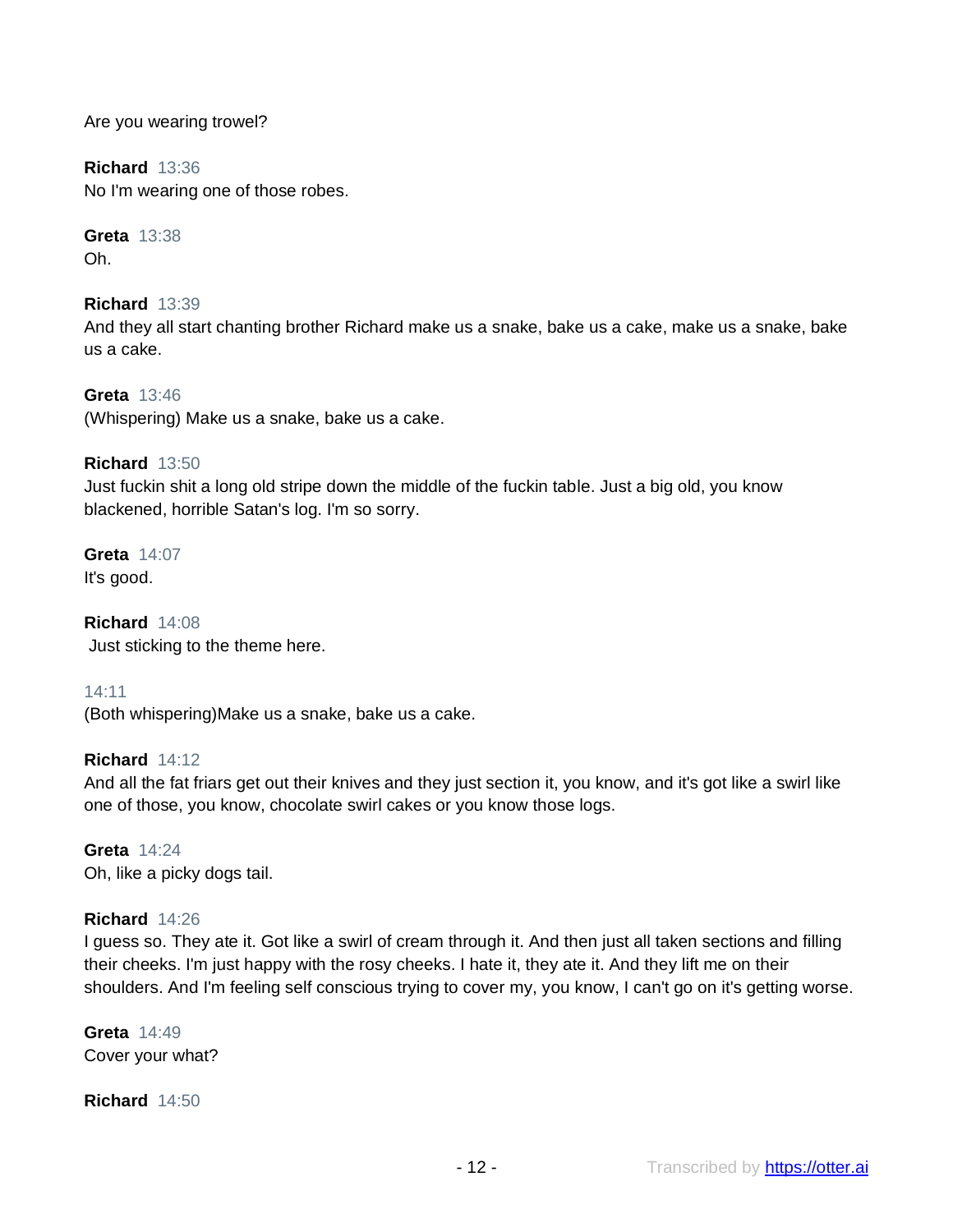Cover my penis and balls.

**Greta** 14:51 Oh, with your antidepressant boner?

## **Richard** 14:54

Yeah, because I got a huge boner for my antidepressants and I don't want them to see it. And they're just going "Oh, Richard, thanks for the cake, you did what we wanted" And they throw me out the window to my death.

**Greta** 15:09 Oh,

**Richard** 15:10 Yeah.

**Greta** 15:10 Oh, that's a harsh ending because grateful were they.

**Richard** 15:14 Yeah.

**Greta** 15:14 You were the foie gras of the day. Oh, I feel so sad for you.

**Richard** 15:20 Well it's one of those bullshit things where they all think it's an honour, you know? Fuck you.

**Greta** 15:25 Oh, it's a hard time in history.

**Richard** 15:27 Would you like your surprise segment?

**Greta** 15:29 Oh, yes please.

**Richard** 15:31

It's surprisingly similar to yours. You know, it's a little bit different, but it's a meditative, a meditative spiritual one.

**Greta** 15:37 Oh, that's beautiful.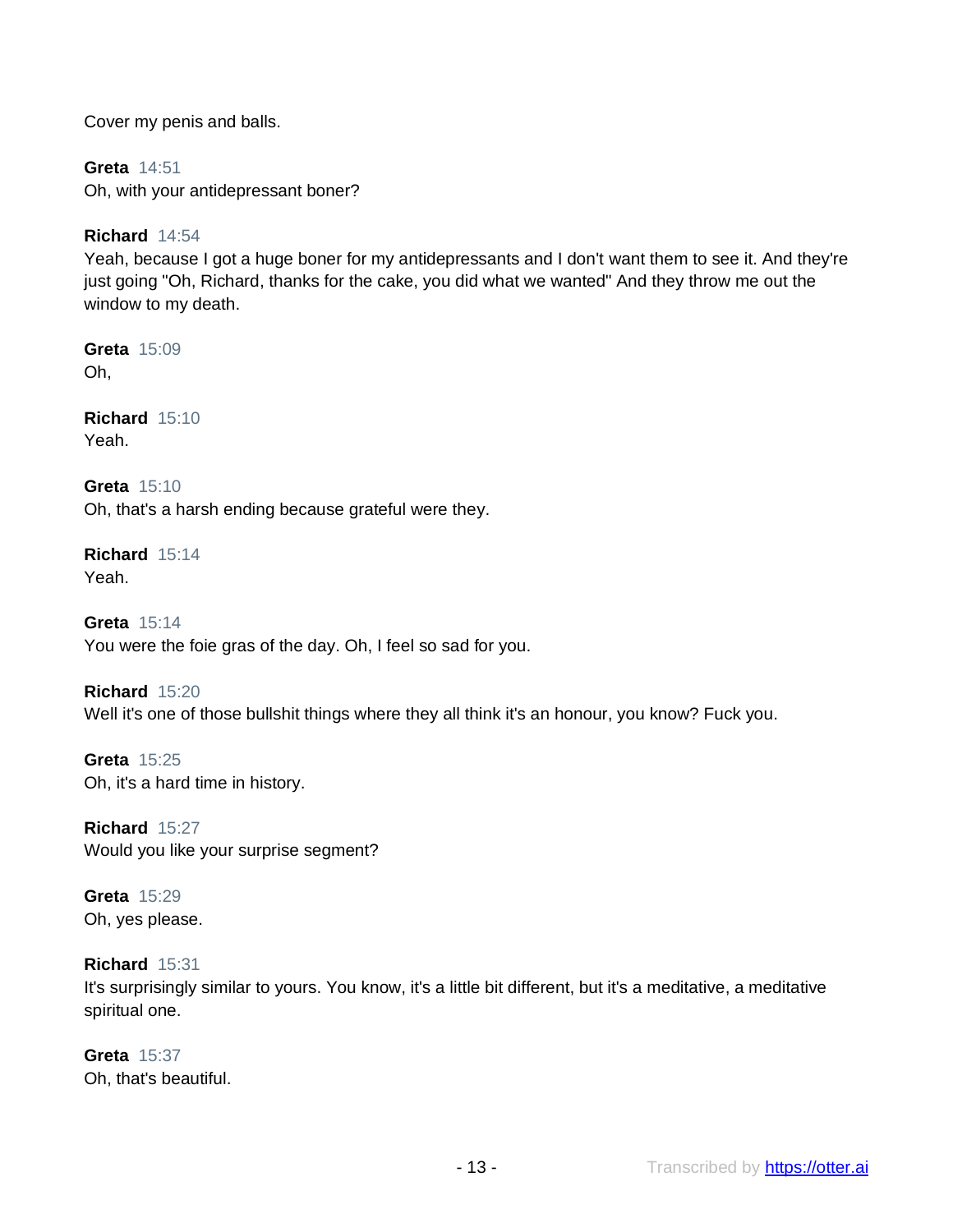**Richard** 15:38 It's going to take me a moment to set up.

**Greta** 15:41 Well that's nice because I need to go shit with my legs crossed real quick.

**Richard** 15:44 Okay, cool. Do you need a cigarette holder or anything else, you know?

**Greta** 15:49 Yes please, if you do, one of those vogue cigarettes, please.

**Richard** 15:52 Yes, yes.

**Greta** 15:54 (Singing quietly) How to get the most out of your partner.

**Richard** 16:00 Okay, Greta, you may open your eyes. I'm going to give you an object.

**Greta** 16:05 Yeah.

**Richard** 16:06 You'll look at the object.

**Greta** 16:07 Yes.

**Richard** 16:08 And then after a moment of learning the object.

**Greta** 16:12 Yes.

**Richard** 16:12 Imagine yourself as this object.

**Greta** 16:15 Okay.

**Richard** 16:16 And then I want you to tell me spiritually.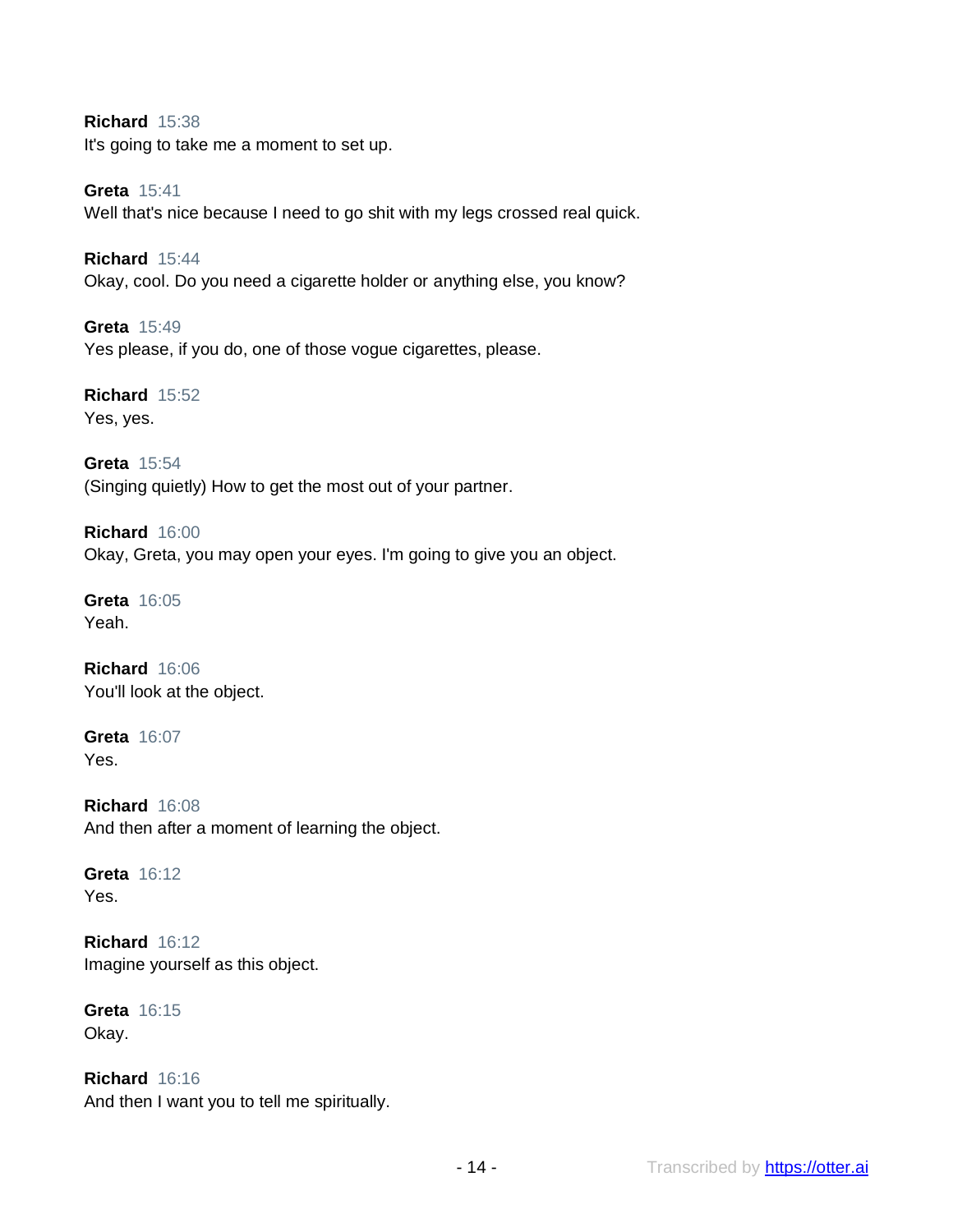**Greta** 16:19 Yes.

**Richard** 16:20 How you feel?

**Greta** 16:21 Okay.

**Richard** 16:24 The first object I have for you Greta is a cut geode.

**Greta** 16:28 I become the geode?

**Richard** 16:30 Yes.

**Greta** 16:31 Okay, I'm feeling the geode. Oh it's so smooth. And inside my sparkly centre, there is a hole in my soul.

**Richard** 16:41 My, here your comes your next object.

## **Greta** 16:43

Oh, Richard has handed me a uniball is on close my eyes and I feel the pen, I become the pen. I'd like to sketch a Parisian shuttered window from a cafe somewhere in on the south bank of Paris. I want to glide across white art paper in the hand of some Gauloise-stained nicotine fingered, red wine drinking Parisian artist.

## **Richard** 17:14

Just thinking about this man, yhis artist is his nickname with his nicotine fingers. You know? Is he me? Or is he a fantasy man?

## **Greta** 17:23

The street artist, you know, he's dirty, very dirty hands, he has. Yes, some lover that you, you know, on some European vacation, you might, you know, have a tryst, where you find a street painter who does landscapes. Yes.

## **Richard** 17:32

And you fuckin screw him, Greta.

**Greta** 17:45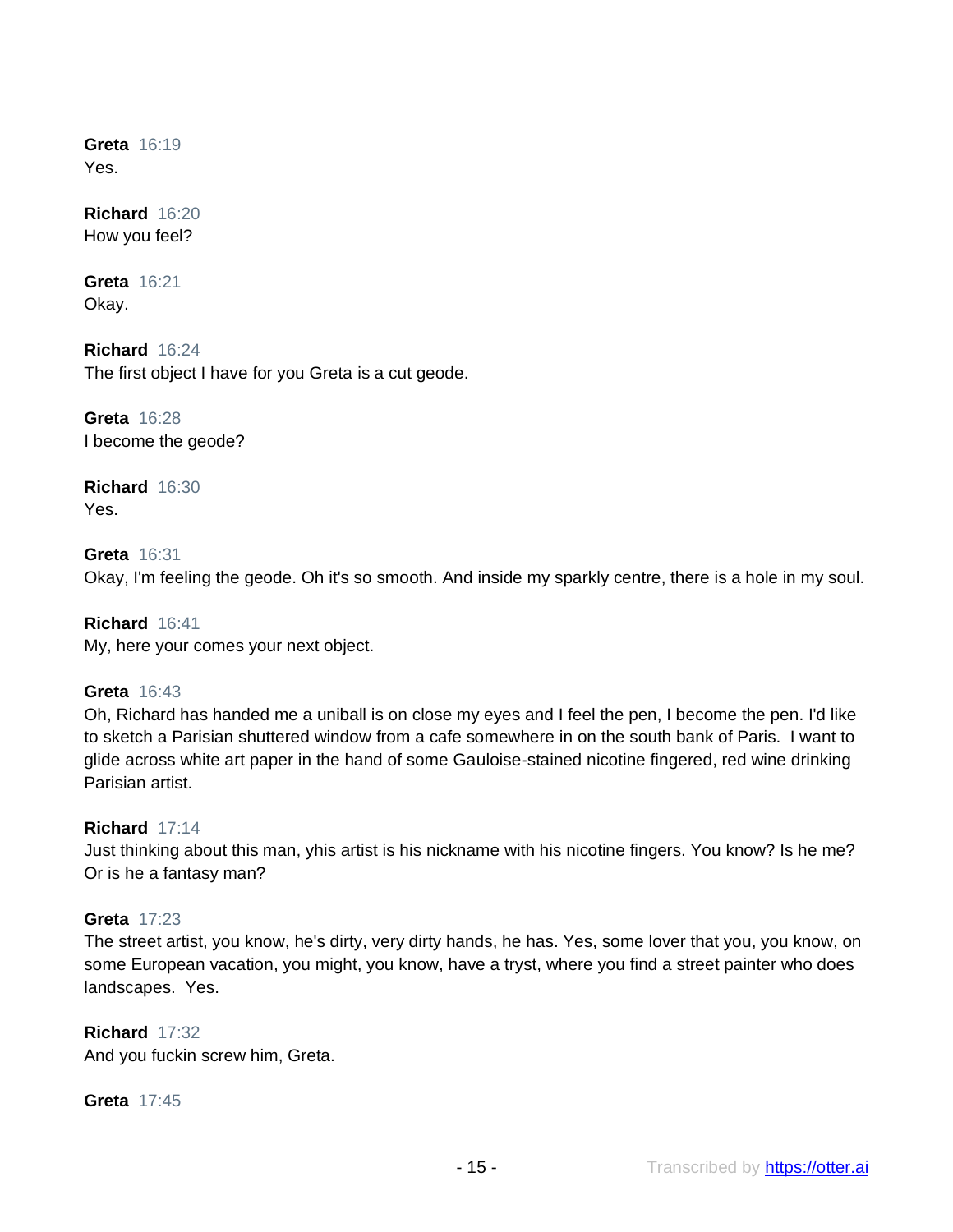No, Richard, you know, he's a man of the street, you know, I don't want to catch street AIDS.

**Richard** 17:53 Yes yes, you know, "saying things we regret" is what this podcast should be called. But yeah, you know don't be bringing those three dates on to me.

**Greta** 18:02 Yeah well, I think we're both into him.

**Richard** 18:04 Yes. Tell me more about this painter sounds very worldly and..

**Greta** 18:09 His teeth are stained with espresso.

**Richard** 18:13 Oh, what does his breath smell of.

**Greta** 18:15 Oh, unfiltered cigarettes.

**Richard** 18:17 Yes.

**Greta** 18:18 And cured meats.

**Richard** 18:21 Here your comes your next object.

**Greta** 18:23 A fine jug, oh what made him did spin this with her foot kicking away at the pedal. Or what's the male of maiden, the maideau?

**Richard** 18:35 The maideau and maiden, yes.

## **Greta** 18:38

It's a jug you know, it's got a handle. There are two tones of glaze. I am the drug. I am the jug fill me with milk, pour my contents on your cornflakes. I am the jug, fill me with water drink from me when you have finished your marathon. I am the jug fill me with marbles, scatter me when you lose your shit. I am the jug, fill me with shit when you can't find anywhere else to go and you're in a traffic jam.

**Richard** 19:12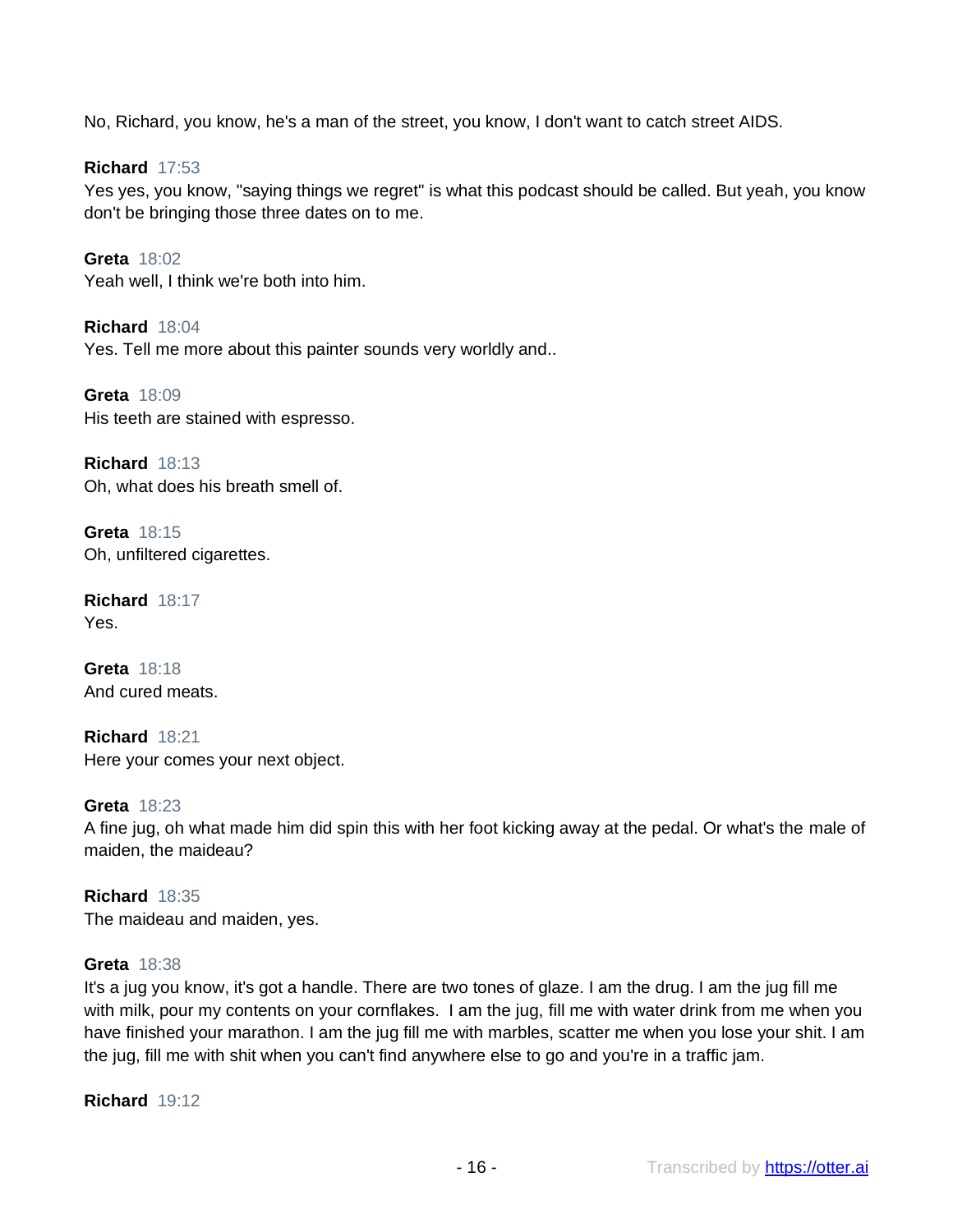Oh god.

**Greta** 19:13

I am the jug. Fill me with fluff and just punch your hand and again and again and again if you're frustrated. I am the jug. Piss in me and drink from it. I am the jug, cry your tears into me like a pissy little piss pants cry paby.

**Richard** 19:35 Paby?

**Greta** 19:37 And then go get a tissue and wipe it up because mommy isn't sorry.

**Richard** 19:42 Oh.

**Greta** 19:43

I am the jug, fill me with grapes and put your foot long into me. And I am the jug. Fill me with cold fresh eggs.

**Richard** 19:53 Yeah, nice fresh eggs.

## **Greta** 19:55

And finally, I am the jog, Richard. Fill me with you. No one can pour you out, for your too fuckin big and fat to fit in here and you're stuck forever. Gotcha. You know.

**Richard** 20:12 Genie in a bottle you know?

**Greta** 20:13 Yeah, gonna come rubbing.

20:15

[Musical Intermission](both singing) Yeah, I know

## **Greta** 20:20

I had a great time, and it's nice sometimes to reach for those higher planes, you know, get out of the gutter.

#### **Richard** 20:29

Yeah, it's really nice, we were able to do that this episode is just, keep it clean. You know.

**Greta** 20:34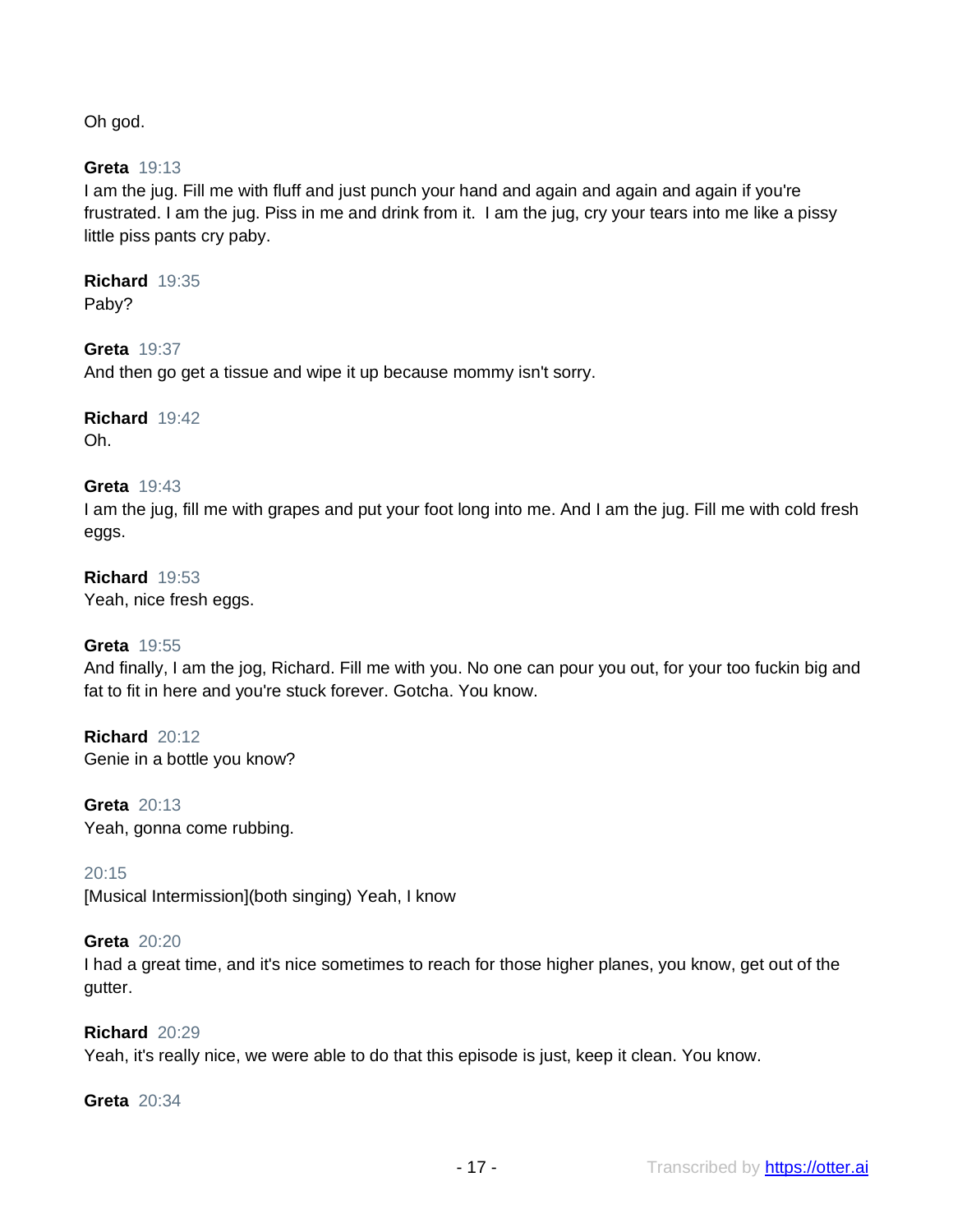You know.

**Richard** 20:35 Keep it classy. You know, like a diplomat of ancient Rome.

**Greta** 20:39 You don't have to talk about sex all the time. You can also talk about shit.

**Richard** 20:44 Yeah, you know, take a break.

**Greta** 20:46 Sorry, everyone in you know, I don't know how it was, you know, chalk it up.

**Richard** 20:51 Chalk it down.

**Greta** 20:52 Chalk it where you want it.

**Richard** 20:54 And I guess we'll chalk to you later. Oh, we can't go out on that.

**Greta** 20:58 Yeah, I don't mind it. You know.

**Richard** 21:00 You're so fucking pretty. Greta.

**Greta** 21:02 Thanks Richard, you're pretty pretty yourself. You know, you got a twinkle in your eye. You're pretty rad.

**Richard** 21:07 That's a tear.

**Greta** 21:11 Good night.

**Richard** 21:12 Okay, wait, good night.

**Greta** 21:14 Good luck.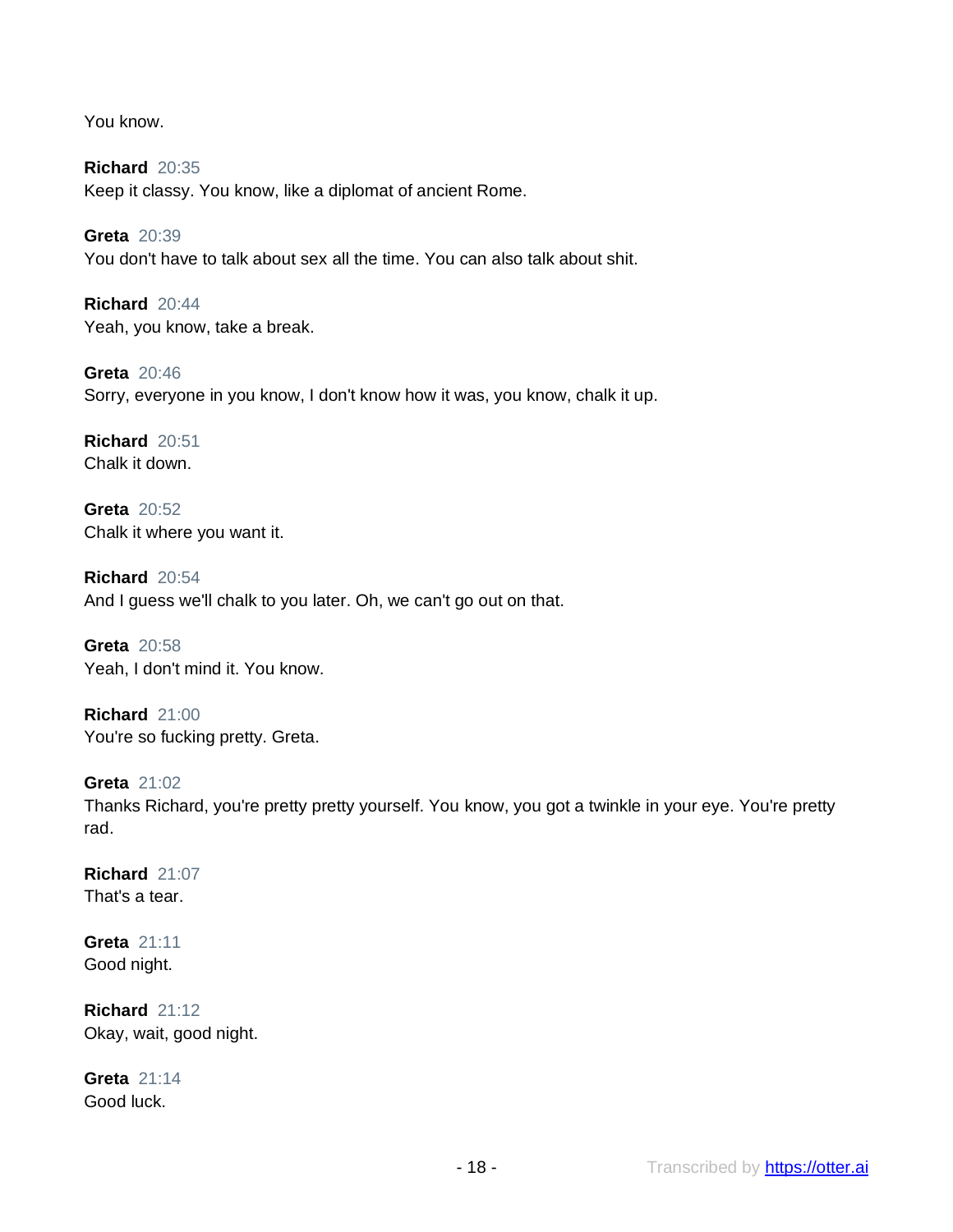**Richard** 21:15 Good luck. I want to say what you say.

**Greta** 21:17 Good night.

**Richard** 21:18 Good night.

**Greta** 21:18 Good luck.

**Richard** 21:19 Good luck.

**Greta** 21:20 Good for you.

**Richard** 21:21 Good for you.

**Greta** 21:22 Good for me.

**Richard** 21:23 Good for me.

**Greta** 21:25 Good for your partner.

**Richard** 21:26

That's right. Quick question though, you know. Rhetorical. How many of you are cross legged shitting right now?

**Greta** 21:34 Or who's holding on to their pussy, frightened in the night? Cup it. Cup it and pray.

## 21:37

[Music](both singing)How to get the most. How to get the most, how to get the most, how to get the most, out of your partner.

**Richard** 21:54 If you didn't- hi.